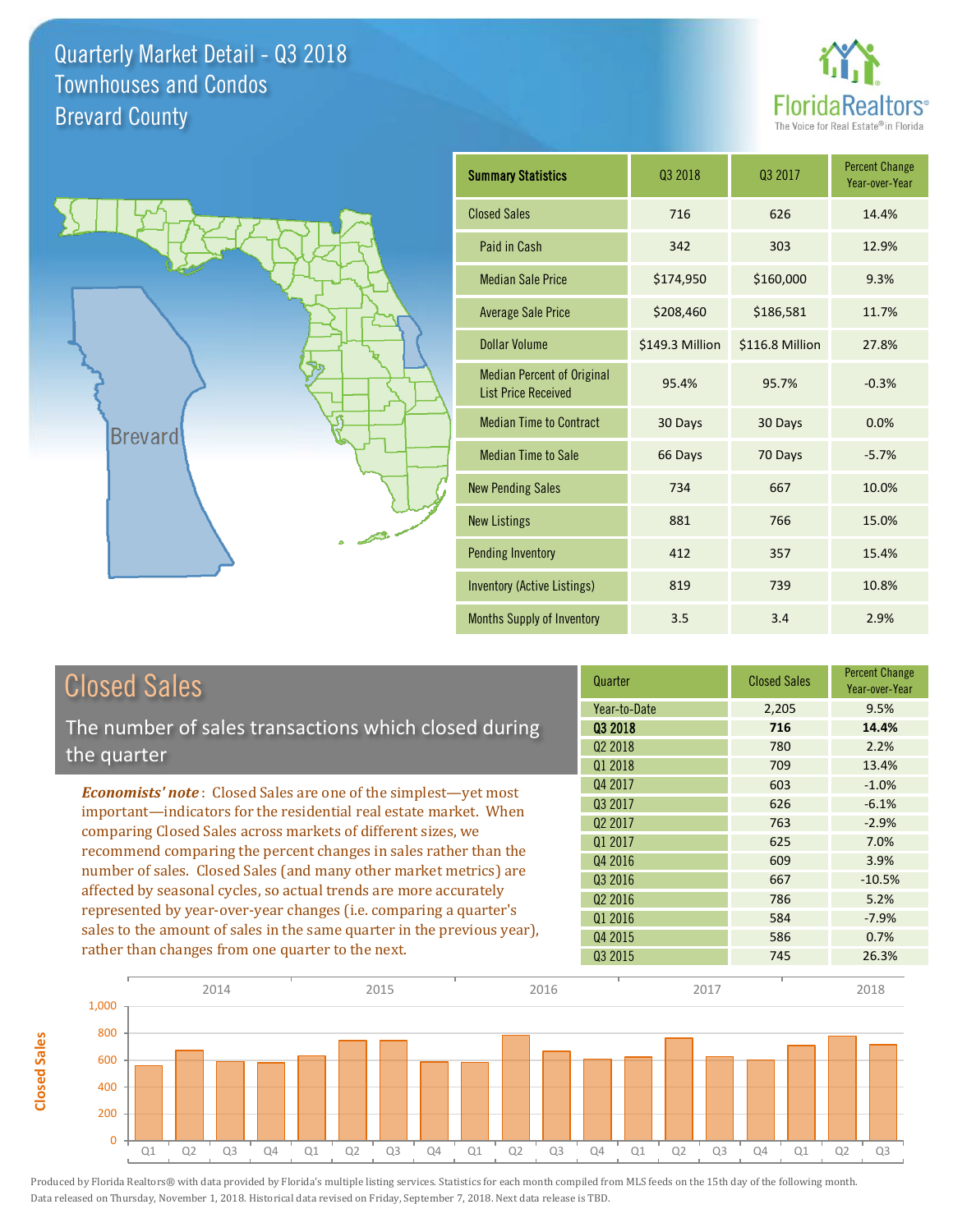**Cash Sales**



| <b>Cash Sales</b>                                                              | Quarter             | <b>Cash Sales</b> | <b>Percent Change</b><br>Year-over-Year |
|--------------------------------------------------------------------------------|---------------------|-------------------|-----------------------------------------|
|                                                                                | Year-to-Date        | 1,131             | 4.8%                                    |
| The number of Closed Sales during the quarter in                               | 03 2018             | 342               | 12.9%                                   |
| which buyers exclusively paid in cash                                          | 02 2018             | 392               | $-2.5%$                                 |
|                                                                                | Q1 2018             | 397               | 6.1%                                    |
|                                                                                | Q4 2017             | 315               | $-8.7%$                                 |
|                                                                                | 03 2017             | 303               | $-21.3%$                                |
| <b>Economists' note:</b> Cash Sales can be a useful indicator of the extent to | Q <sub>2</sub> 2017 | 402               | $-6.9%$                                 |
| which investors are participating in the market. Why? Investors are            | 01 2017             | 374               | 10.7%                                   |
| far more likely to have the funds to purchase a home available up front,       | Q4 2016             | 345               | $-1.4%$                                 |
| whereas the typical homebuyer requires a mortgage or some other                | Q3 2016             | 385               | $-12.5%$                                |
| form of financing. There are, of course, many possible exceptions, so          | Q <sub>2</sub> 2016 | 432               | $-8.9%$                                 |
| this statistic should be interpreted with care.                                | 01 2016             | 338               | $-22.1%$                                |



## Cash Sales as a Percentage of Closed Sales

The percentage of Closed Sales during the quarter which were Cash Sales

*Economists' note* : This statistic is simply another way of viewing Cash Sales. The remaining percentages of Closed Sales (i.e. those not paid fully in cash) each quarter involved some sort of financing, such as mortgages, owner/seller financing, assumed loans, etc.

| Quarter             | <b>Percent of Closed</b><br>Sales Paid in Cash | <b>Percent Change</b><br>Year-over-Year |
|---------------------|------------------------------------------------|-----------------------------------------|
| Year-to-Date        | 51.3%                                          | $-4.3%$                                 |
| Q3 2018             | 47.8%                                          | $-1.2%$                                 |
| 02 2018             | 50.3%                                          | $-4.6%$                                 |
| Q1 2018             | 56.0%                                          | $-6.4%$                                 |
| Q4 2017             | 52.2%                                          | $-7.9%$                                 |
| 03 2017             | 48.4%                                          | $-16.1%$                                |
| Q <sub>2</sub> 2017 | 52.7%                                          | $-4.2%$                                 |
| Q1 2017             | 59.8%                                          | 3.3%                                    |
| Q4 2016             | 56.7%                                          | $-5.0%$                                 |
| Q3 2016             | 57.7%                                          | $-2.4%$                                 |
| 02 2016             | 55.0%                                          | $-13.4%$                                |
| Q1 2016             | 57.9%                                          | $-15.5%$                                |
| Q4 2015             | 59.7%                                          | $-7.2%$                                 |
| Q3 2015             | 59.1%                                          | $-6.0%$                                 |

Q4 2015 350 -6.4%

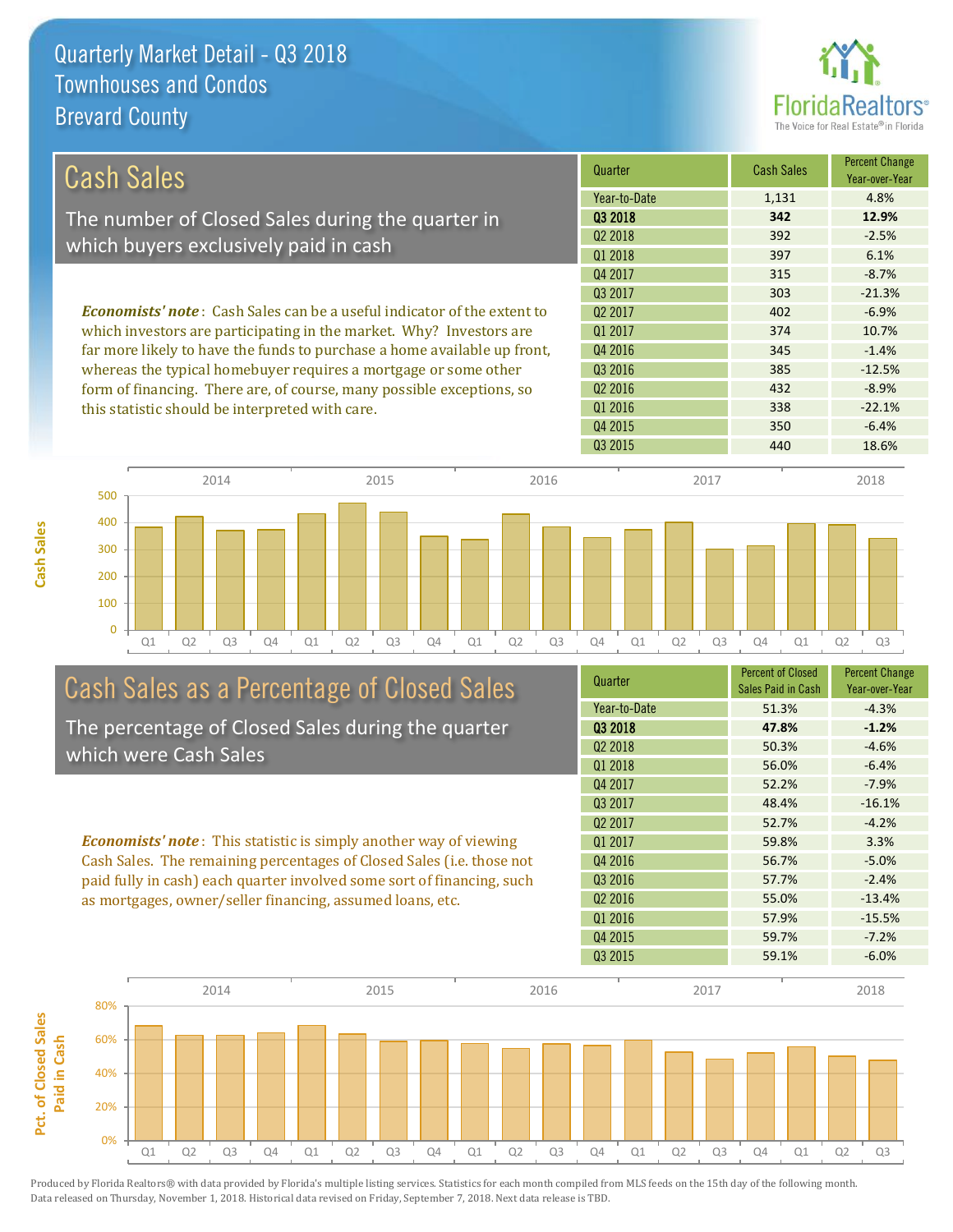

## Median Sale Price

The median sale price reported for the quarter (i.e. 50% of sales were above and 50% of sales were below)

*Economists' note* : Median Sale Price is our preferred summary statistic for price activity because, unlike Average Sale Price, Median Sale Price is not sensitive to high sale prices for small numbers of homes that may not be characteristic of the market area. Keep in mind that median price trends over time are not always solely caused by changes in the general value of local real estate. Median sale price only reflects the values of the homes that *sold* each quarter, and the mix of the types of homes that sell can change over time.

| Quarter             | <b>Median Sale Price</b> | <b>Percent Change</b><br>Year-over-Year |
|---------------------|--------------------------|-----------------------------------------|
| Year-to-Date        | \$172,000                | 11.0%                                   |
| Q3 2018             | \$174,950                | 9.3%                                    |
| Q <sub>2</sub> 2018 | \$180,000                | 12.5%                                   |
| Q1 2018             | \$158,000                | 9.0%                                    |
| Q4 2017             | \$165,000                | 13.8%                                   |
| Q3 2017             | \$160,000                | 8.8%                                    |
| Q <sub>2</sub> 2017 | \$160,000                | 9.6%                                    |
| Q1 2017             | \$145,000                | 4.3%                                    |
| Q4 2016             | \$145,000                | 5.1%                                    |
| Q3 2016             | \$147,000                | 12.8%                                   |
| Q <sub>2</sub> 2016 | \$146,000                | 4.3%                                    |
| Q1 2016             | \$139,000                | 11.2%                                   |
| Q4 2015             | \$138,000                | 10.4%                                   |
| Q3 2015             | \$130,350                | 4.3%                                    |



#### Average Sale Price

The average sale price reported for the quarter (i.e. total sales in dollars divided by the number of sales)

*Economists' note* : Usually, we prefer Median Sale Price over Average Sale Price as a summary statistic for home prices. However, Average Sale Price does have its uses—particularly when it is analyzed alongside the Median Sale Price. For one, the relative difference between the two statistics can provide some insight into the market for higher-end homes in an area.

| Quarter             | <b>Average Sale Price</b> | <b>Percent Change</b><br>Year-over-Year |
|---------------------|---------------------------|-----------------------------------------|
| Year-to-Date        | \$208,810                 | 11.0%                                   |
| Q3 2018             | \$208,460                 | 11.7%                                   |
| Q <sub>2</sub> 2018 | \$218,061                 | 13.1%                                   |
| Q1 2018             | \$198,987                 | 8.2%                                    |
| Q4 2017             | \$199,292                 | 8.4%                                    |
| Q3 2017             | \$186,581                 | $-2.2%$                                 |
| Q <sub>2</sub> 2017 | \$192,842                 | 2.9%                                    |
| Q1 2017             | \$183,960                 | $-0.8%$                                 |
| Q4 2016             | \$183,889                 | 4.5%                                    |
| Q3 2016             | \$190,835                 | 10.7%                                   |
| Q <sub>2</sub> 2016 | \$187,401                 | 7.0%                                    |
| Q1 2016             | \$185,465                 | 15.3%                                   |
| Q4 2015             | \$176,028                 | 10.9%                                   |
| Q3 2015             | \$172,359                 | 6.6%                                    |



Produced by Florida Realtors® with data provided by Florida's multiple listing services. Statistics for each month compiled from MLS feeds on the 15th day of the following month. Data released on Thursday, November 1, 2018. Historical data revised on Friday, September 7, 2018. Next data release is TBD.

**Average Sale Price**

**Average Sale Price**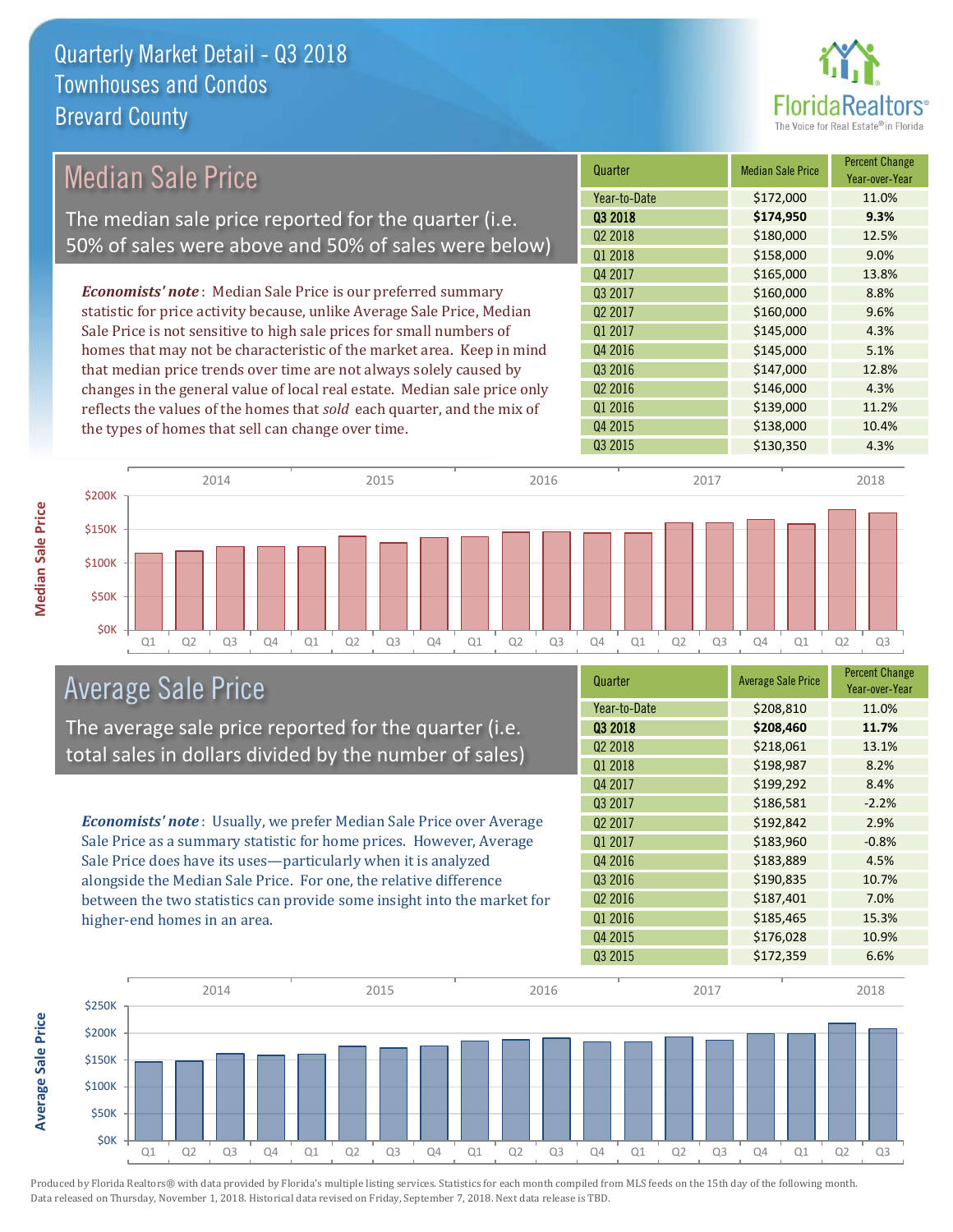

| Dollar Volume                                                                | Quarter             | Dollar Volume   | <b>Percent Change</b><br>Year-over-Year |
|------------------------------------------------------------------------------|---------------------|-----------------|-----------------------------------------|
|                                                                              | Year-to-Date        | \$460.4 Million | 21.5%                                   |
| The sum of the sale prices for all sales which closed                        | 03 2018             | \$149.3 Million | 27.8%                                   |
| during the quarter                                                           | Q <sub>2</sub> 2018 | \$170.1 Million | 15.6%                                   |
|                                                                              | Q1 2018             | \$141.1 Million | 22.7%                                   |
|                                                                              | Q4 2017             | \$120.2 Million | 7.3%                                    |
| <b>Economists' note</b> : Dollar Volume is simply the sum of all sale prices | 03 2017             | \$116.8 Million | $-8.2%$                                 |
| in a given time period, and can quickly be calculated by multiplying         | Q <sub>2</sub> 2017 | \$147.1 Million | $-0.1%$                                 |
| Closed Sales by Average Sale Price. It is a strong indicator of the health   | Q1 2017             | \$115.0 Million | 6.2%                                    |
| of the real estate industry in a market, and is of particular interest to    | Q4 2016             | \$112.0 Million | 8.6%                                    |
| real estate professionals, investors, analysts, and government agencies.     | Q3 2016             | \$127.3 Million | $-0.9%$                                 |
| Potential home sellers and home buyers, on the other hand, will likely       | Q <sub>2</sub> 2016 | \$147.3 Million | 12.5%                                   |
| be better served by paying attention to trends in the two components         | Q1 2016             | \$108.3 Million | 6.2%                                    |

be better served by paying attention to trends in the two components of Dollar Volume (i.e. sales and prices) individually.



#### Median Percent of Original List Price Received The median of the sale price (as a percentage of the original list

price) across all properties selling during the quarter

*Economists' note* : The Median Percent of Original List Price Received is useful as an indicator of market recovery, since it typically rises as buyers realize that the market may be moving away from them and they need to match the selling price (or better it) in order to get a contract on the house. This is usually the last measure to indicate a market has shifted from down to up, so it is what we would call a *lagging* indicator.

| Quarter             | Med. Pct. of Orig.<br><b>List Price Received</b> | <b>Percent Change</b><br>Year-over-Year |
|---------------------|--------------------------------------------------|-----------------------------------------|
| Year-to-Date        | 95.6%                                            | 0.4%                                    |
| 03 2018             | 95.4%                                            | $-0.3%$                                 |
| Q <sub>2</sub> 2018 | 96.0%                                            | 0.9%                                    |
| Q1 2018             | 95.5%                                            | 0.3%                                    |
| Q4 2017             | 95.4%                                            | 1.0%                                    |
| Q3 2017             | 95.7%                                            | 0.8%                                    |
| Q <sub>2</sub> 2017 | 95.1%                                            | 0.1%                                    |
| Q1 2017             | 95.2%                                            | 0.5%                                    |
| Q4 2016             | 94.5%                                            | $-0.5%$                                 |
| Q3 2016             | 94.9%                                            | 0.9%                                    |
| Q <sub>2</sub> 2016 | 95.0%                                            | 0.7%                                    |
| Q1 2016             | 94.7%                                            | 0.5%                                    |
| Q4 2015             | 95.0%                                            | 1.2%                                    |
| Q3 2015             | 94.1%                                            | 0.7%                                    |

Q3 2015 **\$128.4 Million 34.7%** 

Q4 2015 **\$103.2 Million** 11.7%

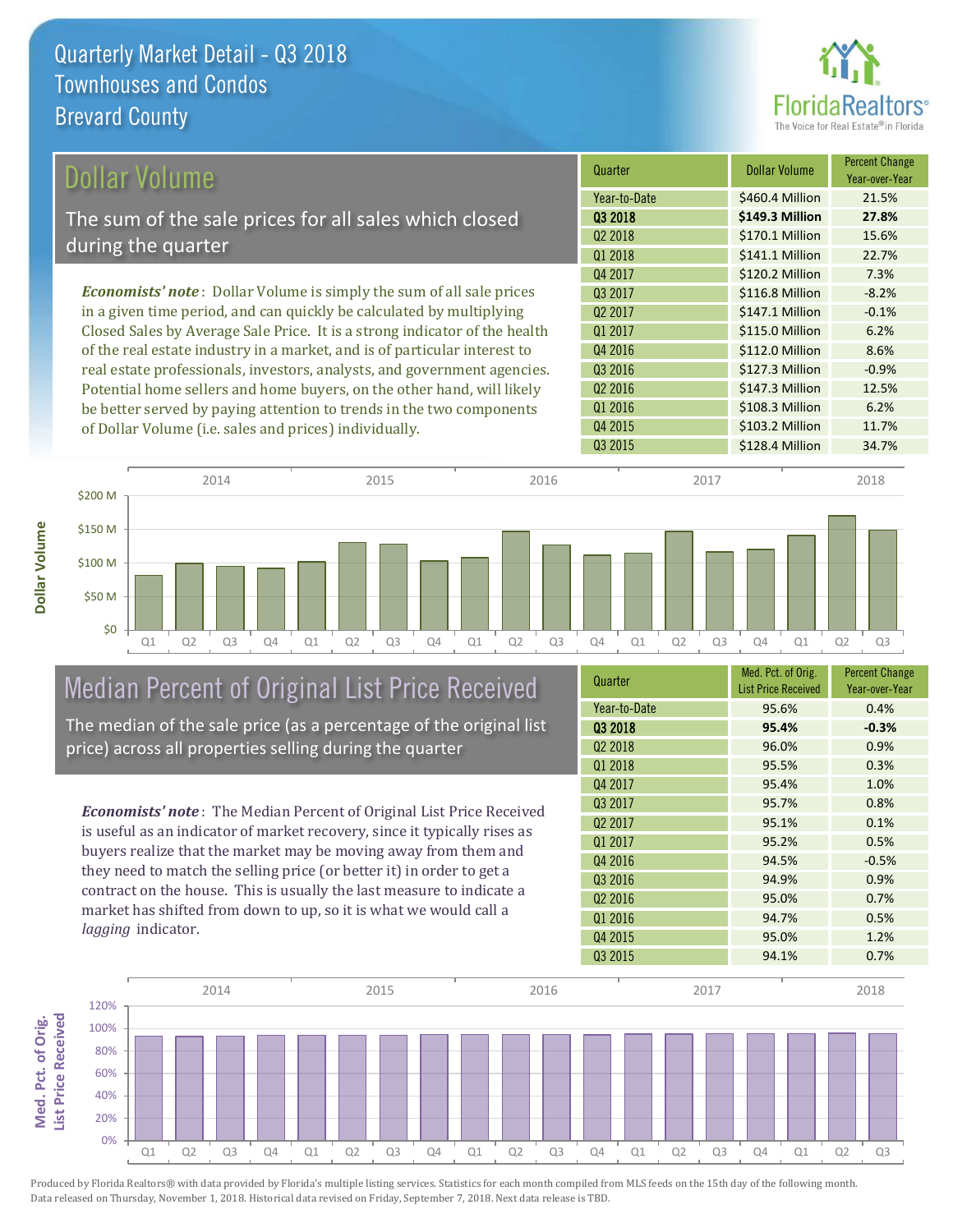

### Median Time to Contract

The median number of days between the listing date and contract date for all Closed Sales during the quarter

*Economists' note* : Like Time to Sale, Time to Contract is a measure of the length of the home selling process calculated for sales which closed during the quarter. The difference is that Time to Contract measures the number of days between the initial listing of a property and the signing of the contract which eventually led to the closing of the sale. When the gap between Median Time to Contract and Median Time to Sale grows, it is usually a sign of longer closing times and/or declining numbers of cash sales.

| Quarter             | <b>Median Time to</b><br>Contract | <b>Percent Change</b><br>Year-over-Year |
|---------------------|-----------------------------------|-----------------------------------------|
| Year-to-Date        | 29 Days                           | $-3.3%$                                 |
| 03 2018             | 30 Days                           | 0.0%                                    |
| Q <sub>2</sub> 2018 | 27 Days                           | $-6.9%$                                 |
| 01 2018             | 32 Days                           | 0.0%                                    |
| Q4 2017             | 37 Days                           | 23.3%                                   |
| Q3 2017             | 30 Days                           | $-21.1%$                                |
| Q <sub>2</sub> 2017 | 29 Days                           | $-17.1%$                                |
| Q1 2017             | 32 Days                           | $-17.9%$                                |
| Q4 2016             | 30 Days                           | $-14.3%$                                |
| Q3 2016             | 38 Days                           | $-9.5%$                                 |
| Q <sub>2</sub> 2016 | 35 Days                           | $-18.6%$                                |
| Q1 2016             | 39 Days                           | $-11.4%$                                |
| Q4 2015             | 35 Days                           | $-32.7%$                                |
| Q3 2015             | 42 Days                           | $-16.0%$                                |
|                     |                                   |                                         |



### Median Time to Sale

**Median Time to** 

**Median Time to** 

The median number of days between the listing date and closing date for all Closed Sales during the quarter

*Economists' note* : Time to Sale is a measure of the length of the home selling process, calculated as the number of days between the initial listing of a property and the closing of the sale. *Median* Time to Sale is the amount of time the "middle" property selling this month was on the market. That is, 50% of homes selling this month took *less* time to sell, and 50% of homes took *more* time to sell. Median Time to Sale gives a more accurate picture than Average Time to Sale, which can be skewed upward by small numbers of properties taking an abnormally long time to sell.

| Quarter             | <b>Median Time to Sale</b> | <b>Percent Change</b><br>Year-over-Year |
|---------------------|----------------------------|-----------------------------------------|
| Year-to-Date        | 67 Days                    | $-2.9%$                                 |
| Q3 2018             | 66 Days                    | $-5.7%$                                 |
| Q <sub>2</sub> 2018 | 66 Days                    | $-2.9%$                                 |
| Q1 2018             | 69 Days                    | $-1.4%$                                 |
| Q4 2017             | 75 Days                    | 4.2%                                    |
| Q3 2017             | 70 Days                    | $-9.1%$                                 |
| Q <sub>2</sub> 2017 | 68 Days                    | $-12.8%$                                |
| Q1 2017             | 70 Days                    | $-11.4%$                                |
| Q4 2016             | 72 Days                    | $-2.7%$                                 |
| Q3 2016             | 77 Days                    | $-2.5%$                                 |
| Q <sub>2</sub> 2016 | 78 Days                    | $-7.1%$                                 |
| Q1 2016             | 79 Days                    | $-3.7%$                                 |
| Q4 2015             | 74 Days                    | $-22.1%$                                |
| Q3 2015             | 79 Days                    | $-14.1%$                                |

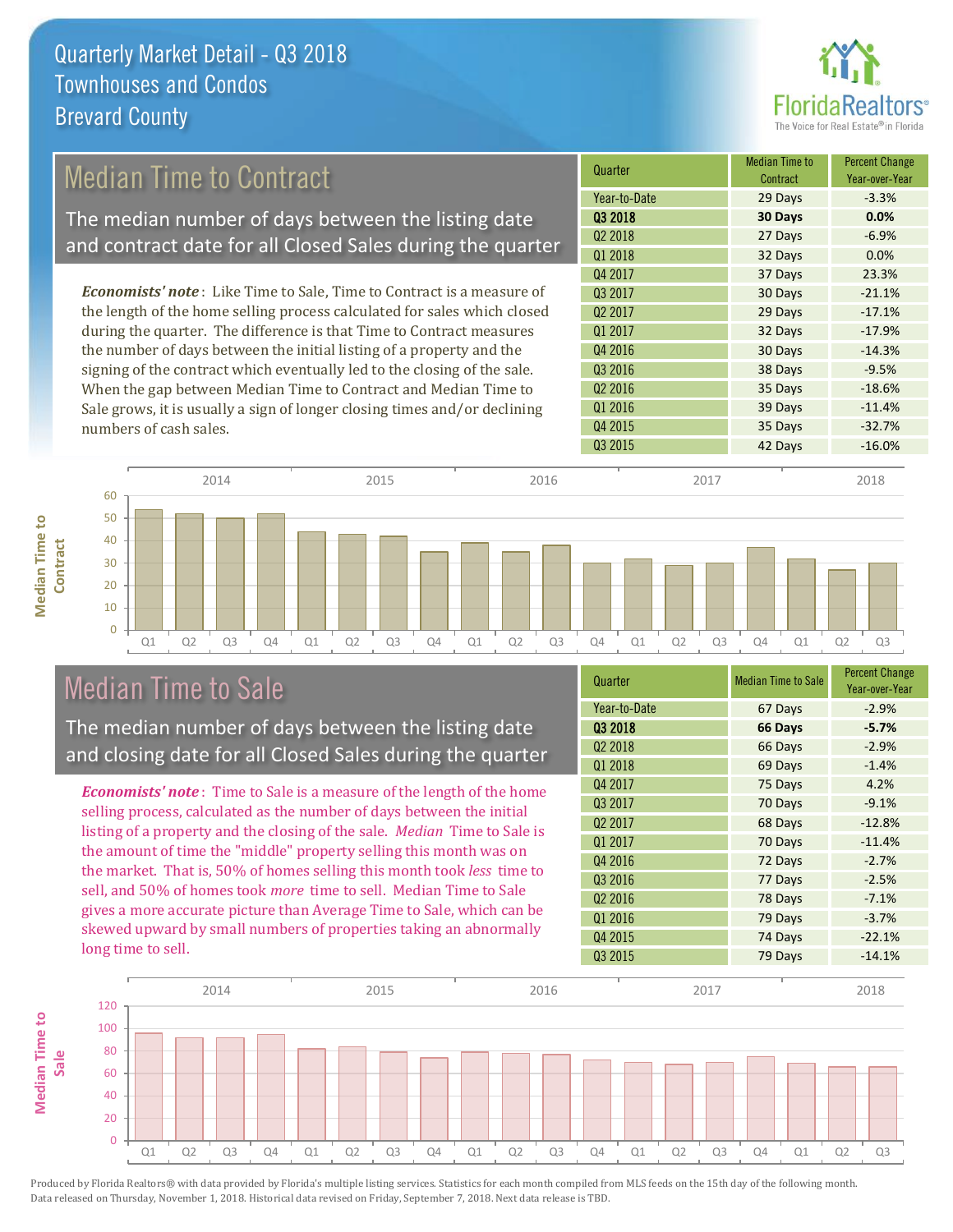

| <b>New Pending Sales</b>                                                      | Quarter             | <b>New Pending Sales</b> | <b>Percent Change</b><br>Year-over-Year |
|-------------------------------------------------------------------------------|---------------------|--------------------------|-----------------------------------------|
|                                                                               | Year-to-Date        | 2,475                    | 8.5%                                    |
| The number of listed properties that went under                               | 03 2018             | 734                      | 10.0%                                   |
| contract during the quarter                                                   | Q <sub>2</sub> 2018 | 833                      | 2.8%                                    |
|                                                                               | Q1 2018             | 908                      | 12.8%                                   |
|                                                                               | Q4 2017             | 628                      | 10.0%                                   |
| <b>Economists' note:</b> Because of the typical length of time it takes for a | 03 2017             | 667                      | $-12.9%$                                |
| sale to close, economists consider Pending Sales to be a decent               | Q <sub>2</sub> 2017 | 810                      | 8.7%                                    |
| indicator of potential future Closed Sales. It is important to bear in        | 01 2017             | 805                      | 5.2%                                    |
| mind, however, that not all Pending Sales will be closed successfully.        | Q4 2016             | 571                      | $-9.8%$                                 |
| So, the effectiveness of Pending Sales as a future indicator of Closed        | Q3 2016             | 766                      | 4.8%                                    |
| Sales is susceptible to changes in market conditions such as the              | Q <sub>2</sub> 2016 | 745                      | $-9.7%$                                 |
| availability of financing for homebuyers and the inventory of                 | Q1 2016             | 765                      | $-4.1%$                                 |
| distressed properties for sale.                                               | Q4 2015             | 633                      | 26.3%                                   |



#### New Listings The number of properties put onto the market during the quarter

*Economists' note* : New Listings tend to rise in delayed response to increasing prices, so they are often seen as a lagging indicator of market health. As prices rise, potential sellers raise their estimations of value—and in the most recent cycle, rising prices have freed up many potential sellers who were previously underwater on their mortgages. Note that in our calculations, we take care to not include properties that were recently taken off the market and quickly relisted, since these are not really *new* listings.

| Quarter             | <b>New Listings</b> | <b>Percent Change</b><br>Year-over-Year |
|---------------------|---------------------|-----------------------------------------|
| Year-to-Date        | 2,916               | 11.2%                                   |
| 03 2018             | 881                 | 15.0%                                   |
| Q <sub>2</sub> 2018 | 965                 | 7.8%                                    |
| Q1 2018             | 1,070               | 11.2%                                   |
| Q4 2017             | 732                 | 3.8%                                    |
| Q3 2017             | 766                 | 0.8%                                    |
| Q <sub>2</sub> 2017 | 895                 | 2.8%                                    |
| Q1 2017             | 962                 | $-1.9%$                                 |
| Q4 2016             | 705                 | $-3.0%$                                 |
| Q3 2016             | 760                 | $-0.4%$                                 |
| Q <sub>2</sub> 2016 | 871                 | 7.8%                                    |
| Q1 2016             | 981                 | 6.6%                                    |
| Q4 2015             | 727                 | 1.5%                                    |
| Q3 2015             | 763                 | 7.0%                                    |



Produced by Florida Realtors® with data provided by Florida's multiple listing services. Statistics for each month compiled from MLS feeds on the 15th day of the following month. Data released on Thursday, November 1, 2018. Historical data revised on Friday, September 7, 2018. Next data release is TBD.

**New Listings**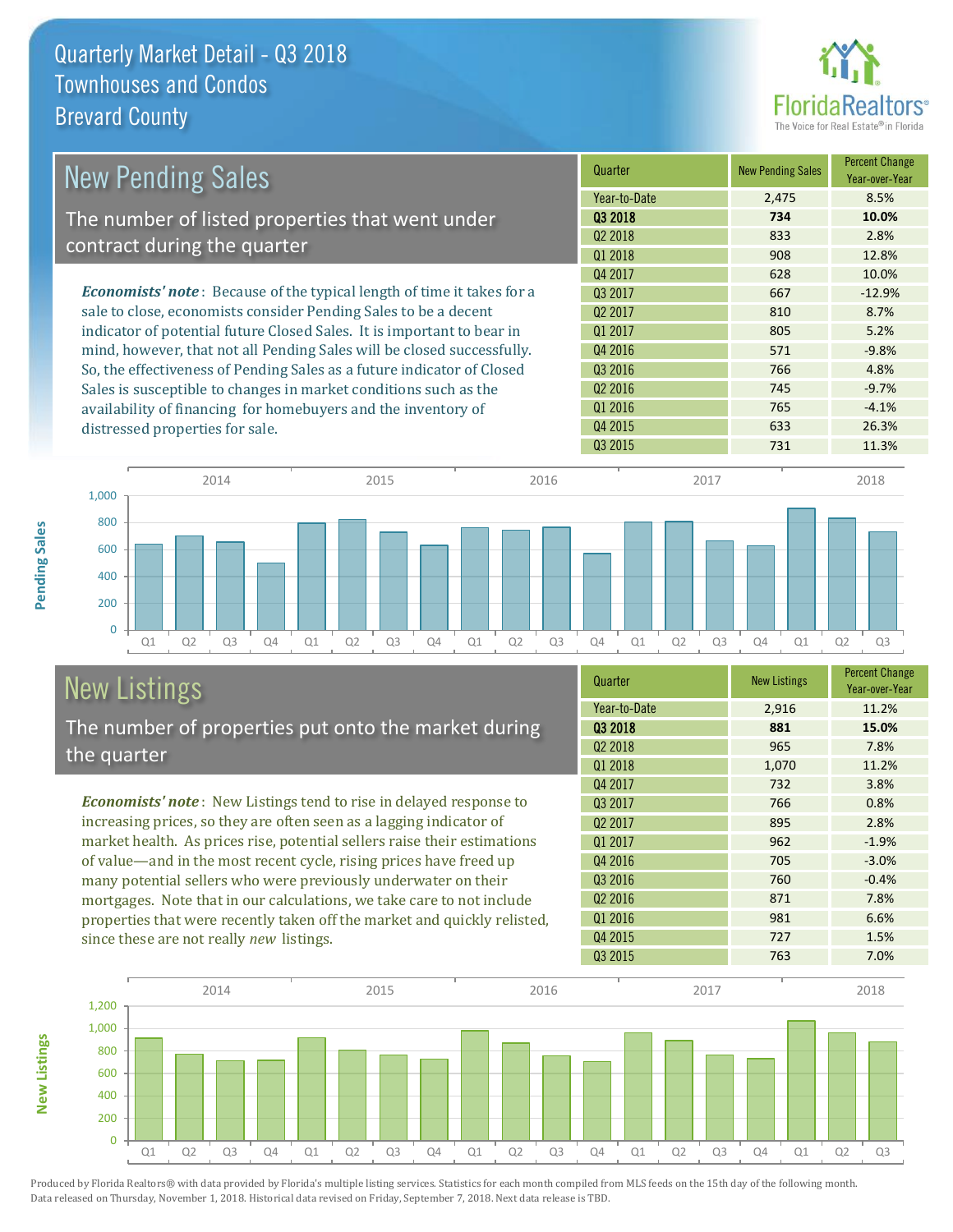

| <b>Inventory (Active Listings)</b>                                           | Quarter                  | Inventory | <b>Percent Change</b><br>Year-over-Year |
|------------------------------------------------------------------------------|--------------------------|-----------|-----------------------------------------|
|                                                                              | <b>YTD (Monthly Avg)</b> | 798       | $-0.1%$                                 |
| The number of property listings active at the end of                         | 03 2018                  | 819       | 10.8%                                   |
| the quarter                                                                  | 02 2018                  | 775       | 0.8%                                    |
|                                                                              | Q1 2018                  | 787       | $-2.1%$                                 |
|                                                                              | Q4 2017                  | 730       | $-6.9%$                                 |
| <b>Economists' note</b> : There are a number of ways to define and calculate | 03 2017                  | 739       | $-0.5%$                                 |
| Inventory. Our method is to simply count the number of active listings       | Q <sub>2</sub> 2017      | 769       | $-9.4%$                                 |
| on the last day of the quarter, and hold this number to compare with         | Q1 2017                  | 804       | $-8.5%$                                 |
| the same quarter the following year. Inventory rises when New                | Q4 2016                  | 784       | 1.7%                                    |
| Listings are outpacing the number of listings that go off-market             | Q3 2016                  | 743       | 3.3%                                    |
| (regardless of whether they actually sell). Likewise, it falls when New      | Q <sub>2</sub> 2016      | 849       | 8.2%                                    |
| Listings aren't keeping up with the rate at which homes are going off-       | Q1 2016                  | 879       | $-8.6%$                                 |



# Months Supply of Inventory

An estimate of the number of months it will take to deplete the current Inventory given recent sales rates

*Economists' note* : MSI is a useful indicator of market conditions. The benchmark for a balanced market (favoring neither buyer nor seller) is 5.5 months of inventory. Anything higher is traditionally a buyers' market, and anything lower is a sellers' market. There is no single accepted way of calculating MSI. A common method is to divide current Inventory by the most recent month's Closed Sales count, but this count is a usually poor predictor of future Closed Sales due to seasonal cycles. To eliminate seasonal effects, we use the 12-month average of monthly Closed Sales instead.

| Quarter                  | <b>Months Supply</b> | <b>Percent Change</b><br>Year-over-Year |
|--------------------------|----------------------|-----------------------------------------|
| <b>YTD (Monthly Avg)</b> | 3.5                  | $-2.8%$                                 |
| Q3 2018                  | 3.5                  | 2.9%                                    |
| Q <sub>2</sub> 2018      | 3.4                  | $-2.9%$                                 |
| Q1 2018                  | 3.5                  | $-2.8%$                                 |
| Q4 2017                  | 3.3                  | $-8.3%$                                 |
| Q3 2017                  | 3.4                  | 0.0%                                    |
| Q <sub>2</sub> 2017      | 3.5                  | $-7.9%$                                 |
| Q1 2017                  | 3.6                  | $-10.0%$                                |
| Q4 2016                  | 3.6                  | 5.9%                                    |
| Q3 2016                  | 3.4                  | 6.2%                                    |
| Q <sub>2</sub> 2016      | 3.8                  | 2.7%                                    |
| Q1 2016                  | 4.0                  | $-14.9%$                                |
| Q4 2015                  | 3.4                  | $-19.0%$                                |
| Q3 2015                  | 3.2                  | $-28.9%$                                |

Q4 2015 **771** -7.4%



Produced by Florida Realtors® with data provided by Florida's multiple listing services. Statistics for each month compiled from MLS feeds on the 15th day of the following month. Data released on Thursday, November 1, 2018. Historical data revised on Friday, September 7, 2018. Next data release is TBD.

market.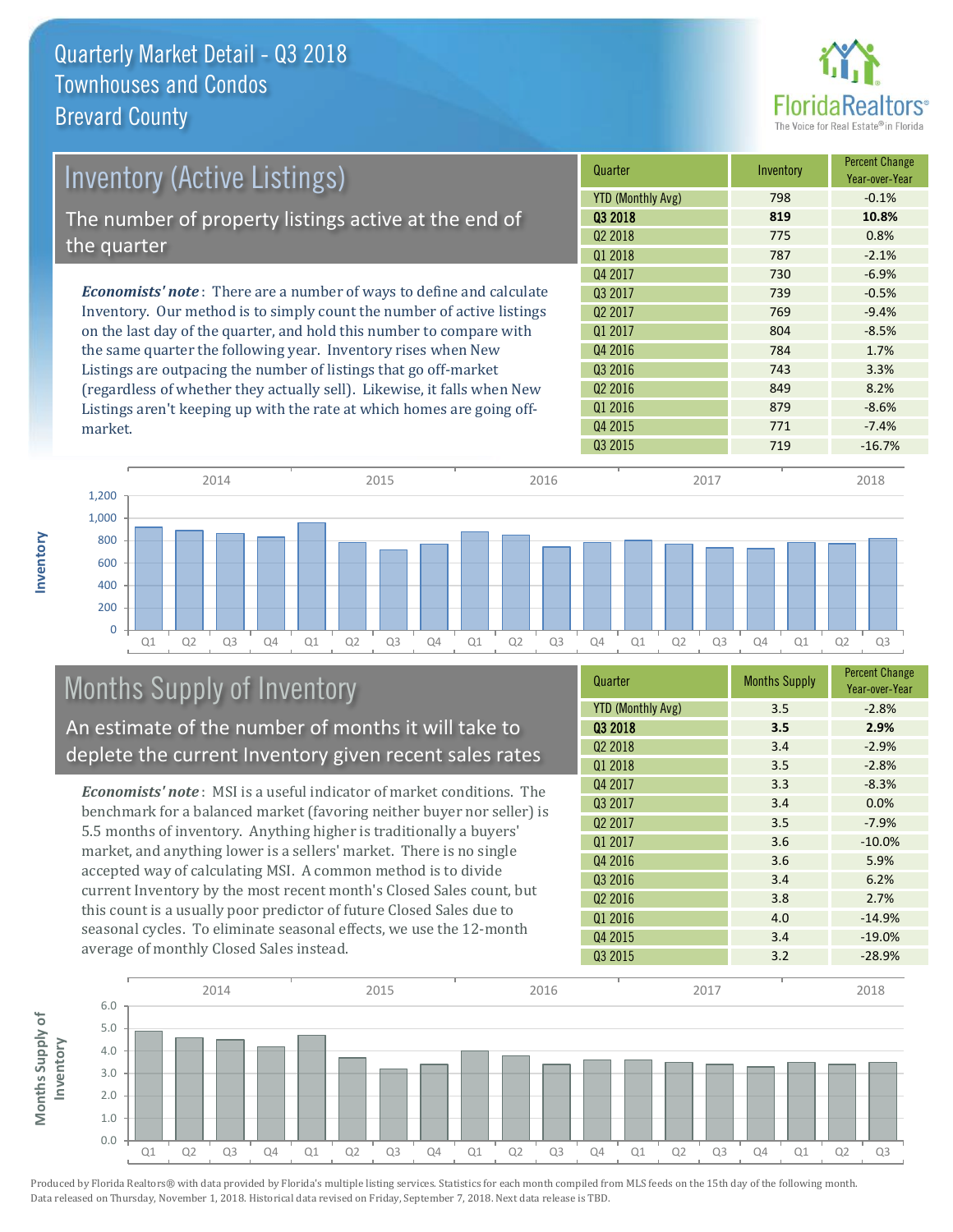

## Closed Sales by Sale Price

The number of sales transactions which closed during the quarter

*Economists' note:* Closed Sales are one of the simplest—yet most important—indicators for the residential real estate market. When comparing Closed Sales across markets of different sizes, we recommend comparing the percent changes in sales rather than the number of sales. Closed Sales (and many other market metrics) are affected by seasonal cycles, so actual trends are more accurately represented by year-over-year changes (i.e. comparing a quarter's sales to the amount of sales in the same quarter in the previous year), rather than changes from one quarter to the next.

| <b>Sale Price</b>     | <b>Closed Sales</b> | <b>Percent Change</b><br>Year-over-Year |
|-----------------------|---------------------|-----------------------------------------|
| Less than \$50,000    | 10                  | $-61.5%$                                |
| $$50,000 - $99,999$   | 135                 | 3.1%                                    |
| $$100,000 - $149,999$ | 145                 | 17.9%                                   |
| $$150,000 - $199,999$ | 129                 | 6.6%                                    |
| \$200,000 - \$249,999 | 96                  | 29.7%                                   |
| $$250,000 - $299,999$ | 66                  | 20.0%                                   |
| \$300,000 - \$399,999 | 71                  | 16.4%                                   |
| \$400,000 - \$599,999 | 49                  | 75.0%                                   |
| \$600,000 - \$999,999 | 14                  | 100.0%                                  |
| \$1,000,000 or more   | 1                   | N/A                                     |



#### Median Time to Contract by Sale Price The median number of days between the listing date and contract date for all Closed Sales during the quarter

*Economists' note* : Like Time to Sale, Time to Contract is a measure of the length of the home selling process calculated for sales which closed during the quarter. The difference is that Time to Contract measures the number of days between the initial listing of a property and the signing of the contract which eventually led to the closing of the sale. When the gap between Median Time to Contract and Median Time to Sale grows, it is usually a sign of longer closing times and/or declining numbers of cash sales.

| <b>Sale Price</b>     | Median Time to<br>Contract | <b>Percent Change</b><br>Year-over-Year |
|-----------------------|----------------------------|-----------------------------------------|
| Less than \$50,000    | 42 Days                    | 35.5%                                   |
| $$50,000 - $99,999$   | 20 Days                    | 0.0%                                    |
| $$100,000 - $149,999$ | 14 Days                    | $-63.2%$                                |
| $$150,000 - $199,999$ | 20 Days                    | 11.1%                                   |
| \$200,000 - \$249,999 | 48 Days                    | 92.0%                                   |
| \$250,000 - \$299,999 | 61 Days                    | $-3.2%$                                 |
| \$300,000 - \$399,999 | 47 Days                    | $-14.5%$                                |
| $$400,000 - $599,999$ | 68 Days                    | 13.3%                                   |
| \$600,000 - \$999,999 | 100 Days                   | $-20.6%$                                |
| \$1,000,000 or more   | 973 Days                   | N/A                                     |



Produced by Florida Realtors® with data provided by Florida's multiple listing services. Statistics for each month compiled from MLS feeds on the 15th day of the following month. Data released on Thursday, November 1, 2018. Historical data revised on Friday, September 7, 2018. Next data release is TBD.

**Median Time to Contract**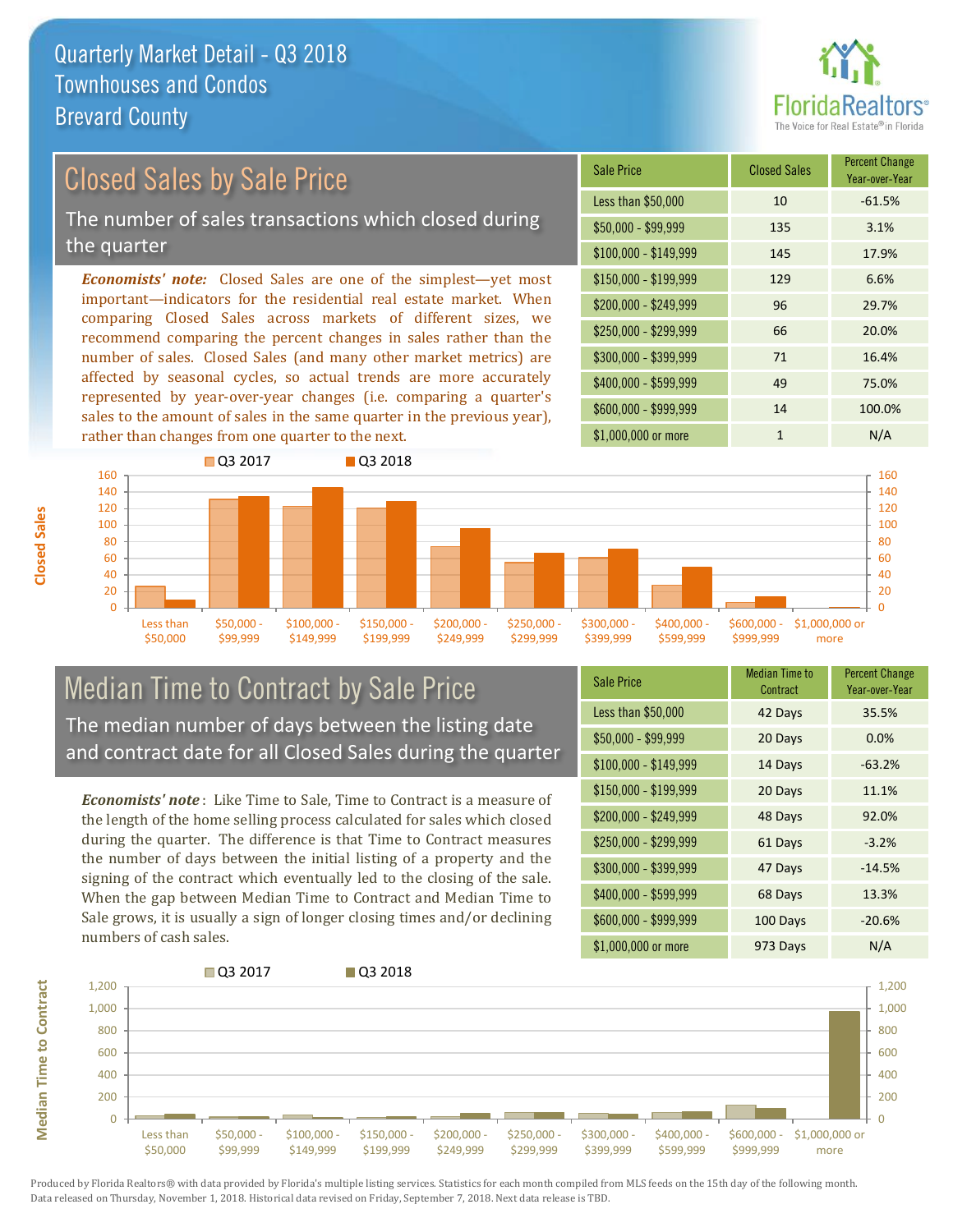

# New Listings by Initial Listing Price

The number of properties put onto the market during the quarter

*Economists' note:* New Listings tend to rise in delayed response to increasing prices, so they are often seen as a lagging indicator of market health. As prices rise, potential sellers raise their estimations of value—and in the most recent cycle, rising prices have freed up many potential sellers who were previously underwater on their mortgages. Note that in our calculations, we take care to not include properties that were recently taken off the market and quickly relisted, since these are not really *new* listings.





#### Inventory by Current Listing Price The number of property listings active at the end of the quarter

*Economists' note* : There are a number of ways to define and calculate Inventory. Our method is to simply count the number of active listings on the last day of the quarter, and hold this number to compare with the same quarter the following year. Inventory rises when New Listings are outpacing the number of listings that go off-market (regardless of whether they actually sell). Likewise, it falls when New Listings aren't keeping up with the rate at which homes are going offmarket.

| <b>Current Listing Price</b> | Inventory | <b>Percent Change</b><br>Year-over-Year |
|------------------------------|-----------|-----------------------------------------|
| Less than \$50,000           | 10        | $-64.3%$                                |
| $$50,000 - $99,999$          | 77        | $-29.4%$                                |
| $$100,000 - $149,999$        | 100       | 16.3%                                   |
| $$150,000 - $199,999$        | 104       | 48.6%                                   |
| \$200,000 - \$249,999        | 68        | 19.3%                                   |
| \$250,000 - \$299,999        | 83        | $-1.2%$                                 |
| \$300,000 - \$399,999        | 167       | 21.0%                                   |
| \$400,000 - \$599,999        | 134       | 39.6%                                   |
| \$600,000 - \$999,999        | 62        | 6.9%                                    |
| \$1,000,000 or more          | 14        | 7.7%                                    |



Produced by Florida Realtors® with data provided by Florida's multiple listing services. Statistics for each month compiled from MLS feeds on the 15th day of the following month. Data released on Thursday, November 1, 2018. Historical data revised on Friday, September 7, 2018. Next data release is TBD.

**Inventory**